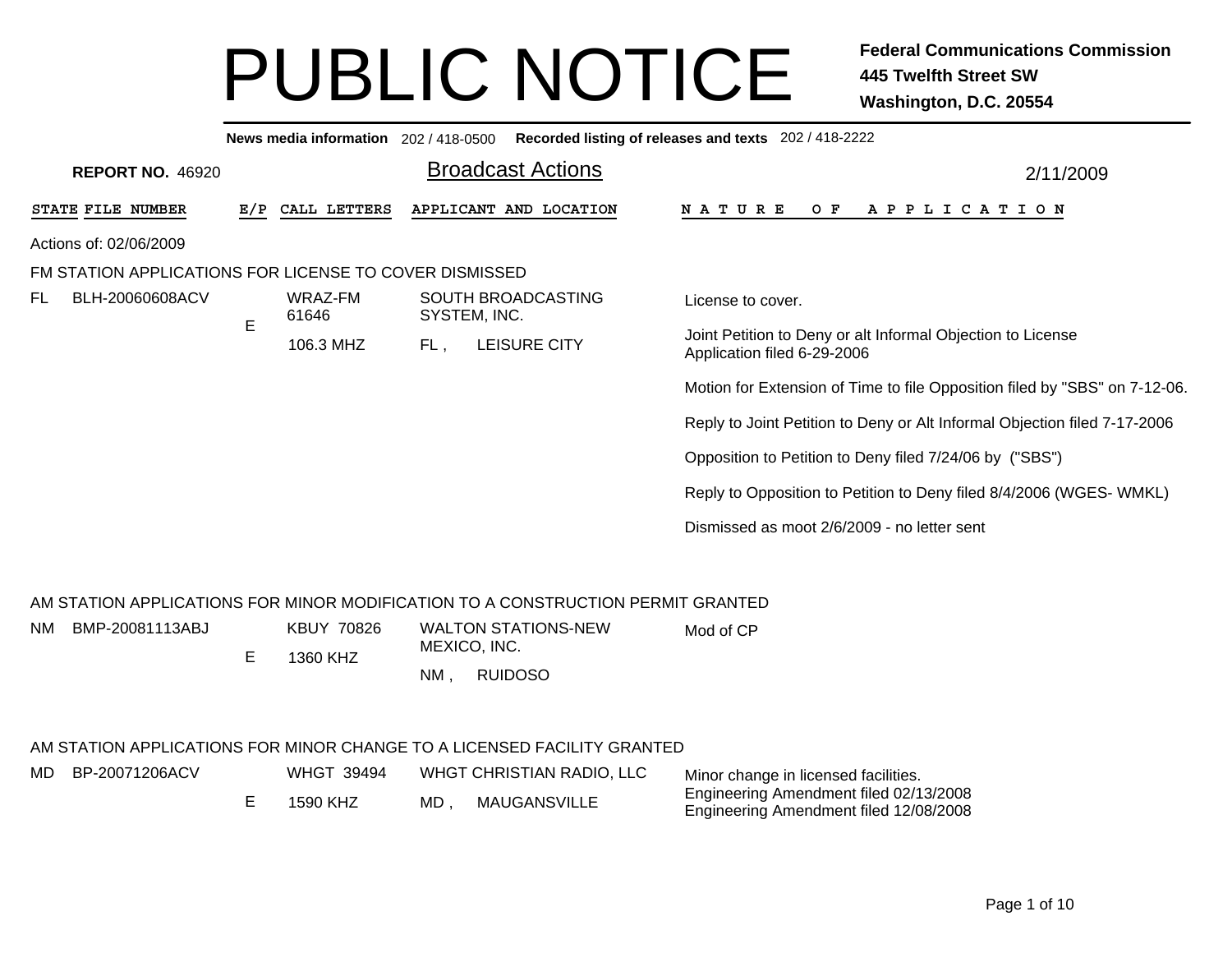|     | Recorded listing of releases and texts 202 / 418-2222<br>News media information 202/418-0500 |     |                    |                                                                         |                                                                                |           |  |  |  |  |  |  |  |  |  |
|-----|----------------------------------------------------------------------------------------------|-----|--------------------|-------------------------------------------------------------------------|--------------------------------------------------------------------------------|-----------|--|--|--|--|--|--|--|--|--|
|     | <b>REPORT NO. 46920</b>                                                                      |     |                    | <b>Broadcast Actions</b>                                                |                                                                                | 2/11/2009 |  |  |  |  |  |  |  |  |  |
|     | STATE FILE NUMBER                                                                            | E/P | CALL LETTERS       | APPLICANT AND LOCATION                                                  | NATURE<br>O F<br>APPLICATION                                                   |           |  |  |  |  |  |  |  |  |  |
|     | Actions of: 02/06/2009                                                                       |     |                    |                                                                         |                                                                                |           |  |  |  |  |  |  |  |  |  |
|     |                                                                                              |     |                    | AM STATION APPLICATIONS FOR MINOR CHANGE TO A LICENSED FACILITY GRANTED |                                                                                |           |  |  |  |  |  |  |  |  |  |
| OR. | BP-20080717AAW                                                                               |     | KFXX 57830         | <b>ENTERCOM PORTLAND</b><br>LICENSE, LLC                                | Minor change in licensed facilities.<br>Engineering Amendment filed 08/20/2008 |           |  |  |  |  |  |  |  |  |  |
|     |                                                                                              | E   | 1080 KHZ           | <b>PORTLAND</b><br>OR,                                                  |                                                                                |           |  |  |  |  |  |  |  |  |  |
|     |                                                                                              |     |                    |                                                                         |                                                                                |           |  |  |  |  |  |  |  |  |  |
| NM. | BP-20081113ABI                                                                               |     | <b>KBUY 70826</b>  | <b>WALTON STATIONS-NEW</b><br>MEXICO, INC.                              | Minor change in licensed facilities.                                           |           |  |  |  |  |  |  |  |  |  |
|     |                                                                                              | E   | 1360 KHZ           | <b>RUIDOSO</b><br>$NM$ ,                                                |                                                                                |           |  |  |  |  |  |  |  |  |  |
|     |                                                                                              |     |                    |                                                                         |                                                                                |           |  |  |  |  |  |  |  |  |  |
| NM. | BP-20081113ABL                                                                               |     | <b>KWES 160917</b> | <b>WALTON STATIONS - NEW</b><br>MEXICO, INC.                            | Mod of CP                                                                      |           |  |  |  |  |  |  |  |  |  |
|     |                                                                                              | E   | 1450 KHZ           |                                                                         |                                                                                |           |  |  |  |  |  |  |  |  |  |
|     |                                                                                              |     |                    | <b>RUIDOSO</b><br>$NM$ ,                                                |                                                                                |           |  |  |  |  |  |  |  |  |  |
|     | AM STATION APPLICATIONS FOR DIRECT MEASUREMENT GRANTED                                       |     |                    |                                                                         |                                                                                |           |  |  |  |  |  |  |  |  |  |
| AK. | BZ-20060810AOE                                                                               |     | <b>KTKN 788</b>    | <b>ALASKA BROADCAST</b>                                                 | <b>Direct Measurement</b>                                                      |           |  |  |  |  |  |  |  |  |  |
|     |                                                                                              | P   | 930 KHZ            | COMMUNICATIONS, INC                                                     |                                                                                |           |  |  |  |  |  |  |  |  |  |
|     |                                                                                              |     |                    | <b>KETCHIKAN</b><br>AK,                                                 |                                                                                |           |  |  |  |  |  |  |  |  |  |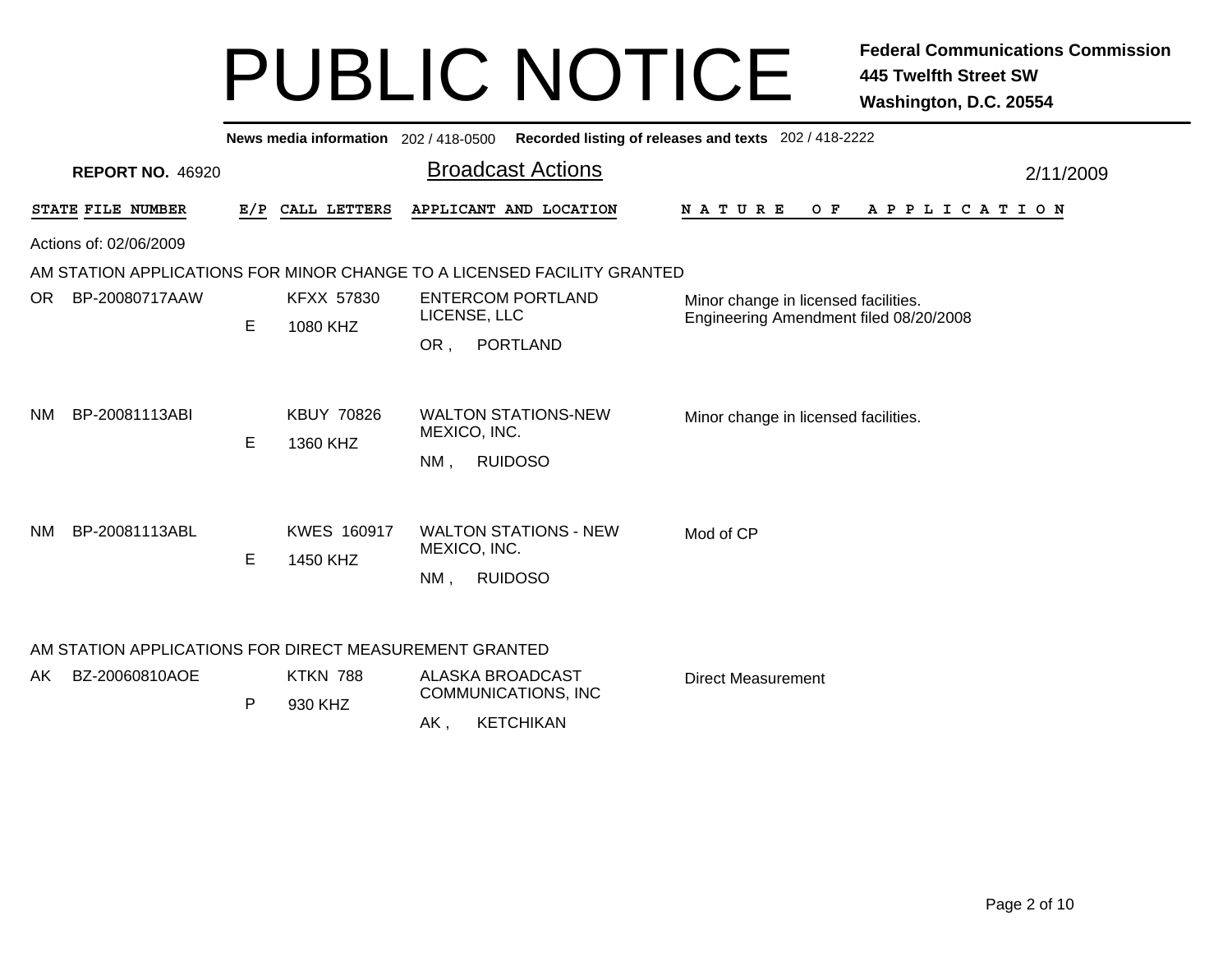|     | News media information 202 / 418-0500<br>Recorded listing of releases and texts 202 / 418-2222 |     |                                   |                                                                                                                                                                                                                                                   |                       |  |  |  |  |  |  |  |  |  |
|-----|------------------------------------------------------------------------------------------------|-----|-----------------------------------|---------------------------------------------------------------------------------------------------------------------------------------------------------------------------------------------------------------------------------------------------|-----------------------|--|--|--|--|--|--|--|--|--|
|     | <b>REPORT NO. 46920</b>                                                                        |     |                                   | <b>Broadcast Actions</b>                                                                                                                                                                                                                          | 2/11/2009             |  |  |  |  |  |  |  |  |  |
|     | STATE FILE NUMBER                                                                              | E/P | CALL LETTERS                      | APPLICANT AND LOCATION<br><b>NATURE</b><br>O F                                                                                                                                                                                                    | A P P L I C A T I O N |  |  |  |  |  |  |  |  |  |
|     | Actions of: 02/06/2009                                                                         |     |                                   |                                                                                                                                                                                                                                                   |                       |  |  |  |  |  |  |  |  |  |
|     |                                                                                                |     |                                   | DIGITAL TV APPLICATIONS FOR MINOR MODIFICATION TO A CONSTRUCTION PERMIT GRANTED                                                                                                                                                                   |                       |  |  |  |  |  |  |  |  |  |
| SC. | BMPCDT-20080619ABN                                                                             | E   | WSPA-DT<br>66391<br>CHAN-7        | <b>MEDIA GENERAL</b><br>Modification of construction permit file number<br>COMMUNICATIONS HOLDINGS,<br>BPCDT-20080410AAX.<br><b>LLC</b><br>Engineering Amendment filed 09/23/2008<br>Engineering Amendment filed 01/16/2009<br>SC,<br>SPARTANBURG |                       |  |  |  |  |  |  |  |  |  |
| IN  | BMPCDT-20080620AIB                                                                             | E   | <b>WEHT-DT</b><br>24215<br>CHAN-7 | <b>GILMORE BROADCASTING</b><br>Modification of construction permit file number<br><b>CORPORATION</b><br>BPCDT-20080403ACR.<br><b>EVANSVILLE</b><br>IN,                                                                                            |                       |  |  |  |  |  |  |  |  |  |
| AR  | BMPEDT-20080620AIC                                                                             | E   | KETZ-DT 92872<br>CHAN-10          | ARKANSAS EDUCATIONAL<br>Modification of construction permit file number<br><b>TELEVISION COMMISSION</b><br>BPEDT-20080318ACS.<br>Engineering Amendment filed 12/04/2008<br>EL DORADO<br>AR,<br>Engineering Amendment filed 12/18/2008             |                       |  |  |  |  |  |  |  |  |  |
| MA  | BMPCDT-20080620AIP                                                                             | E   | WWDP-DT<br>23671<br>CHAN-10       | NORWELL TELEVISION, LLC<br>Modification of construction permit file number<br>BPCDT-20080313ACC.<br><b>NORWELL</b><br>MA,                                                                                                                         |                       |  |  |  |  |  |  |  |  |  |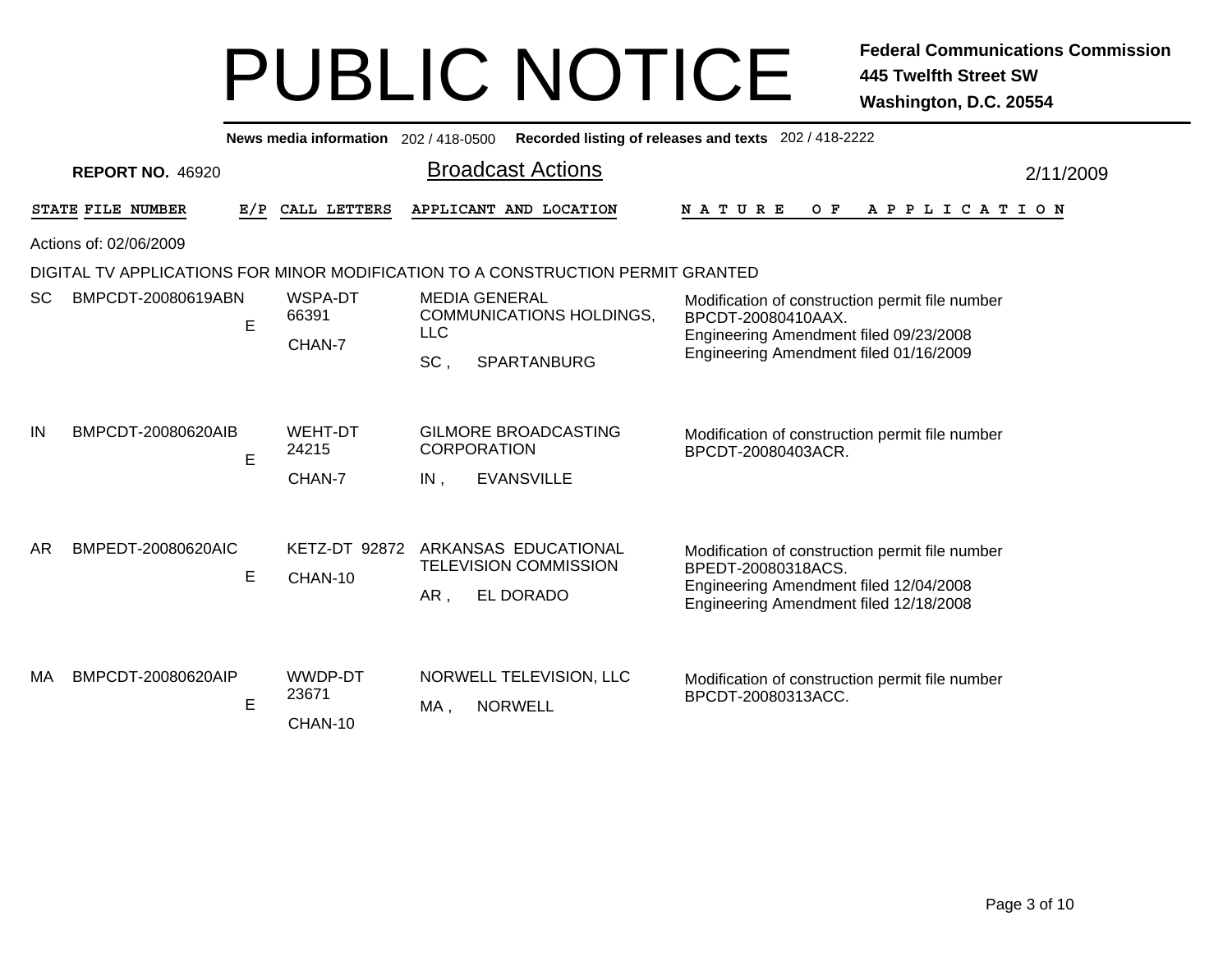|           | News media information 202/418-0500<br>Recorded listing of releases and texts 202 / 418-2222 |     |                                    |      |                                                                                 |                                                                       |  |  |  |  |  |  |  |  |
|-----------|----------------------------------------------------------------------------------------------|-----|------------------------------------|------|---------------------------------------------------------------------------------|-----------------------------------------------------------------------|--|--|--|--|--|--|--|--|
|           | <b>REPORT NO. 46920</b>                                                                      |     |                                    |      | <b>Broadcast Actions</b>                                                        | 2/11/2009                                                             |  |  |  |  |  |  |  |  |
|           | STATE FILE NUMBER                                                                            | E/P | CALL LETTERS                       |      | APPLICANT AND LOCATION                                                          | N A T U R E<br>O F<br>A P P L I C A T I O N                           |  |  |  |  |  |  |  |  |
|           | Actions of: 02/06/2009                                                                       |     |                                    |      |                                                                                 |                                                                       |  |  |  |  |  |  |  |  |
|           |                                                                                              |     |                                    |      | DIGITAL TV APPLICATIONS FOR MINOR MODIFICATION TO A CONSTRUCTION PERMIT GRANTED |                                                                       |  |  |  |  |  |  |  |  |
| VA.       | BMPCDT-20080620AIR                                                                           | E   | WSET-DT<br>73988<br>CHAN-13        | VA,  | <b>WSET INCORPORATED</b><br><b>LYNCHBURG</b>                                    | Modification of construction permit file number<br>BPCDT-20080617AAG. |  |  |  |  |  |  |  |  |
|           |                                                                                              |     |                                    |      | DIGITAL TV APPLICATIONS FOR MINOR CHANGE TO A LICENSED FACILITY GRANTED         |                                                                       |  |  |  |  |  |  |  |  |
| ΙA        | BPCDT-20080613AAA                                                                            |     | KIMT 66402                         |      | NVT MASON CITY LICENSEE, LLC                                                    | Minor change in licensed facilities, callsign KIMT.                   |  |  |  |  |  |  |  |  |
|           |                                                                                              | E   | CHAN-42                            | IA,  | <b>MASON CITY</b>                                                               |                                                                       |  |  |  |  |  |  |  |  |
| тх        | BPCDT-20090202AEN                                                                            | E   | <b>KFDM-DT</b><br>22589<br>CHAN-21 | TX . | FREEDOM BROADCASTING OF<br>TEXAS LICENSEE, L.L.C.<br><b>BEAUMONT</b>            | Minor change in licensed facilities, callsign KFDM-TV.                |  |  |  |  |  |  |  |  |
| <b>NE</b> | BPCDT-20090202AGZ                                                                            | Е   | <b>KXVO 23277</b><br>CHAN-38       | NE.  | MITTS TELECASTING COMPANY<br><b>OMAHA</b>                                       | Minor change in licensed facilities, callsign KXVO.                   |  |  |  |  |  |  |  |  |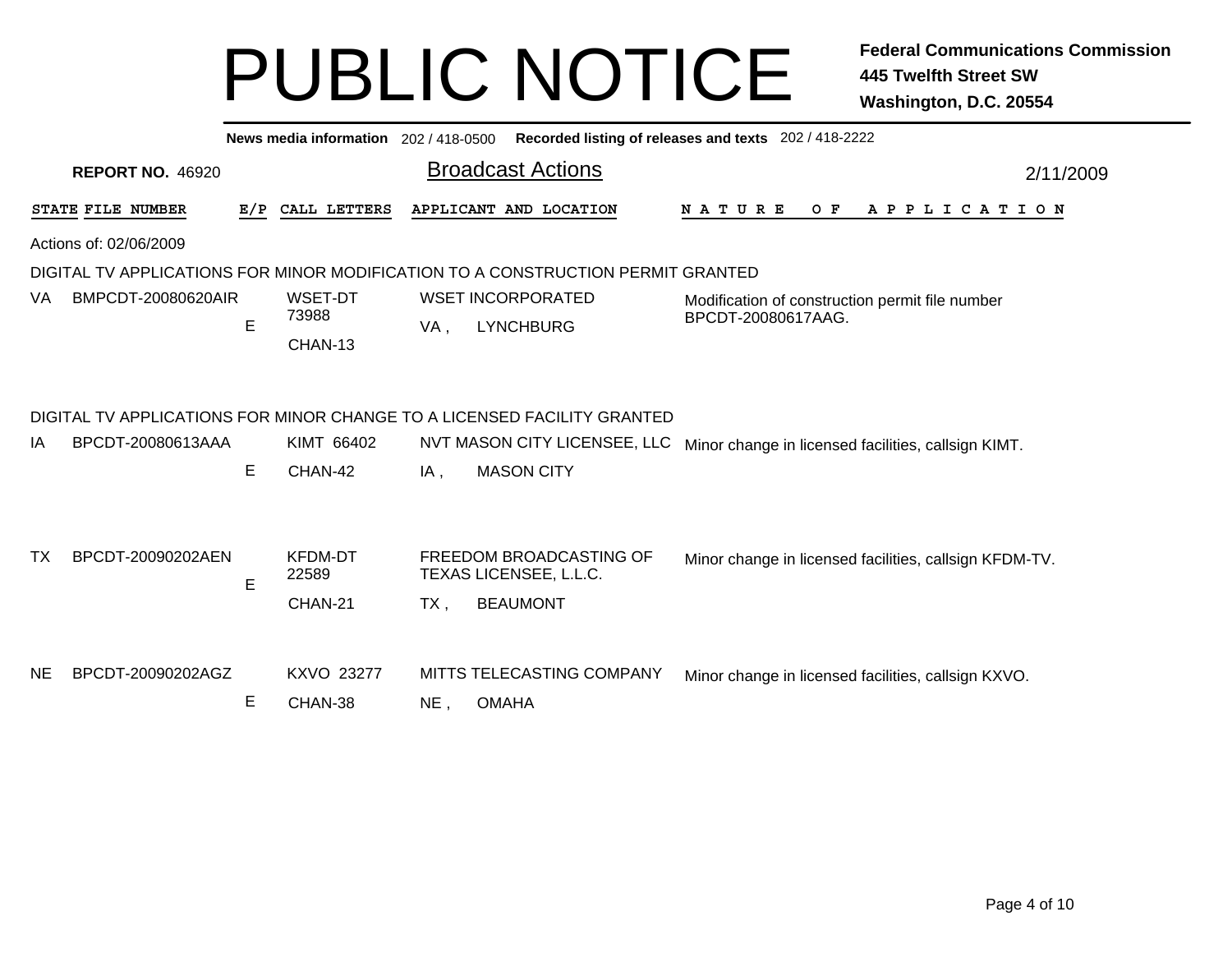|           | News media information 202 / 418-0500<br>Recorded listing of releases and texts 202 / 418-2222 |     |                              |        |                                                                           |                                                        |           |  |  |  |  |  |  |
|-----------|------------------------------------------------------------------------------------------------|-----|------------------------------|--------|---------------------------------------------------------------------------|--------------------------------------------------------|-----------|--|--|--|--|--|--|
|           | <b>REPORT NO. 46920</b>                                                                        |     |                              |        | <b>Broadcast Actions</b>                                                  |                                                        | 2/11/2009 |  |  |  |  |  |  |
|           | STATE FILE NUMBER                                                                              | E/P | CALL LETTERS                 |        | APPLICANT AND LOCATION                                                    | <b>NATURE</b><br>O F<br>A P P L I C A T I O N          |           |  |  |  |  |  |  |
|           | Actions of: 02/06/2009                                                                         |     |                              |        |                                                                           |                                                        |           |  |  |  |  |  |  |
|           |                                                                                                |     |                              |        | DIGITAL TV APPLICATIONS FOR MINOR CHANGE TO A LICENSED FACILITY GRANTED   |                                                        |           |  |  |  |  |  |  |
| TN.       | BPCDT-20090202BPB                                                                              | E   | WPGD-DT<br>60820             |        | TCCSA, INC., D/B/A TRINITY<br><b>BROADCASTING NETWORK</b>                 | Minor change in licensed facilities, callsign WPGD-TV. |           |  |  |  |  |  |  |
|           |                                                                                                |     | CHAN-33                      | $TN$ , | HENDERSONVILLE                                                            |                                                        |           |  |  |  |  |  |  |
| <b>CT</b> | BPEDT-20090203ABC                                                                              | E   | <b>WEDH 13602</b><br>CHAN-45 | CT.    | <b>CONNECTICUT PUBLIC</b><br><b>BROADCASTING, INC.</b><br><b>HARTFORD</b> | Minor change in licensed facilities, callsign WEDH.    |           |  |  |  |  |  |  |
|           | LOW POWER FM APPLICATIONS FOR LICENSE TO COVER GRANTED                                         |     |                              |        |                                                                           |                                                        |           |  |  |  |  |  |  |
| MN        | BLL-20090203ACO                                                                                | E   | KBJI-LP 126481<br>106.3 MHZ  |        | <b>BEMIDJI RELIGIOUS EDUCATION</b><br><b>BROADCASTING</b>                 | License to cover.                                      |           |  |  |  |  |  |  |
|           |                                                                                                |     |                              | $MN$ . | <b>BEMIDJI</b>                                                            |                                                        |           |  |  |  |  |  |  |
|           | FM STATION APPLICATIONS FOR LICENSE TO COVER GRANTED                                           |     |                              |        |                                                                           |                                                        |           |  |  |  |  |  |  |
| NC.       | BLH-20060413ACV                                                                                |     | <b>WZUP 17618</b>            |        | CONNER MEDIA, INC.                                                        | License to cover.                                      |           |  |  |  |  |  |  |
|           |                                                                                                | Е   | 104.7 MHZ                    | NC,    | <b>LA GRANGE</b>                                                          |                                                        |           |  |  |  |  |  |  |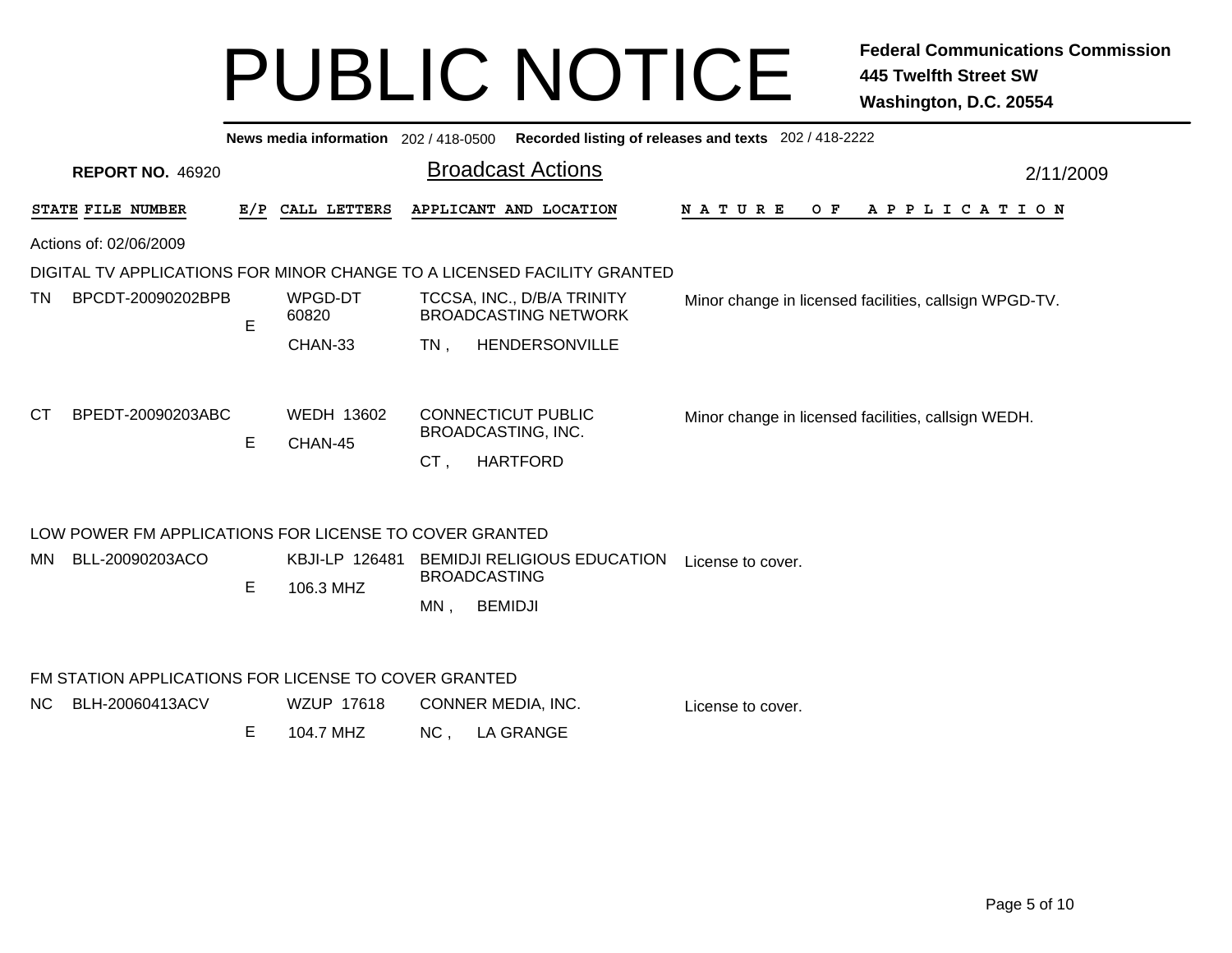|     | News media information 202 / 418-0500 Recorded listing of releases and texts 202 / 418-2222 |   |                   |                   |                                                                                              |                   |  |  |                                    |  |     |  |  |  |  |                       |  |           |
|-----|---------------------------------------------------------------------------------------------|---|-------------------|-------------------|----------------------------------------------------------------------------------------------|-------------------|--|--|------------------------------------|--|-----|--|--|--|--|-----------------------|--|-----------|
|     | <b>REPORT NO. 46920</b>                                                                     |   |                   |                   | <b>Broadcast Actions</b>                                                                     |                   |  |  |                                    |  |     |  |  |  |  |                       |  | 2/11/2009 |
|     | STATE FILE NUMBER                                                                           |   | E/P CALL LETTERS  |                   | APPLICANT AND LOCATION                                                                       | <b>NATURE</b>     |  |  |                                    |  | O F |  |  |  |  | A P P L I C A T I O N |  |           |
|     | Actions of: 02/06/2009                                                                      |   |                   |                   |                                                                                              |                   |  |  |                                    |  |     |  |  |  |  |                       |  |           |
|     | FM STATION APPLICATIONS FOR LICENSE TO COVER GRANTED                                        |   |                   |                   |                                                                                              |                   |  |  |                                    |  |     |  |  |  |  |                       |  |           |
| PA  | BLH-20060623AAT                                                                             |   | <b>WWRR 36508</b> |                   | BOLD GOLD MEDIA GROUP, INC.                                                                  | License to cover. |  |  |                                    |  |     |  |  |  |  |                       |  |           |
|     |                                                                                             | Е | 104.9 MHZ         | PA,               | <b>SCRANTON</b>                                                                              |                   |  |  |                                    |  |     |  |  |  |  |                       |  |           |
| CO. | BLED-20060803AOY                                                                            |   | KLDV 12354        | <b>FOUNDATION</b> | <b>EDUCATIONAL MEDIA</b>                                                                     |                   |  |  | License to cover.                  |  |     |  |  |  |  |                       |  |           |
|     |                                                                                             | Е | 91.1 MHZ          |                   |                                                                                              |                   |  |  |                                    |  |     |  |  |  |  |                       |  |           |
|     |                                                                                             |   |                   | CO <sub>1</sub>   | <b>MORRISON</b>                                                                              |                   |  |  |                                    |  |     |  |  |  |  |                       |  |           |
|     |                                                                                             |   |                   |                   | FM AUXILIARY TRANSMITTING ANTENNA APPLICATIONS FOR LICENSE TO COVER AUXILIARY PERMIT GRANTED |                   |  |  |                                    |  |     |  |  |  |  |                       |  |           |
|     | GA BXLH-20060109ACS                                                                         |   | <b>WSRV 59970</b> | COX RADIO, INC.   |                                                                                              |                   |  |  | License to cover auxiliary permit. |  |     |  |  |  |  |                       |  |           |
|     |                                                                                             | E | 97.1 MHZ          | GA,               | <b>GAINESVILLE</b>                                                                           |                   |  |  |                                    |  |     |  |  |  |  |                       |  |           |
|     |                                                                                             |   |                   |                   | FM AUXILIARY TRANSMITTING ANTENNA APPLICATIONS FOR AUXILIARY PERMIT GRANTED                  |                   |  |  |                                    |  |     |  |  |  |  |                       |  |           |
| FL. | BXPH-20090126ACZ                                                                            |   | <b>WLYF 30827</b> |                   | LINCOLN FINANCIAL MEDIA                                                                      |                   |  |  | CP for auxiliary purposes.         |  |     |  |  |  |  |                       |  |           |
|     |                                                                                             | Е | 101.5 MHZ         |                   | <b>COMPANY OF FLORIDA</b>                                                                    |                   |  |  |                                    |  |     |  |  |  |  |                       |  |           |
|     |                                                                                             |   |                   | FL,               | <b>MIAMI</b>                                                                                 |                   |  |  |                                    |  |     |  |  |  |  |                       |  |           |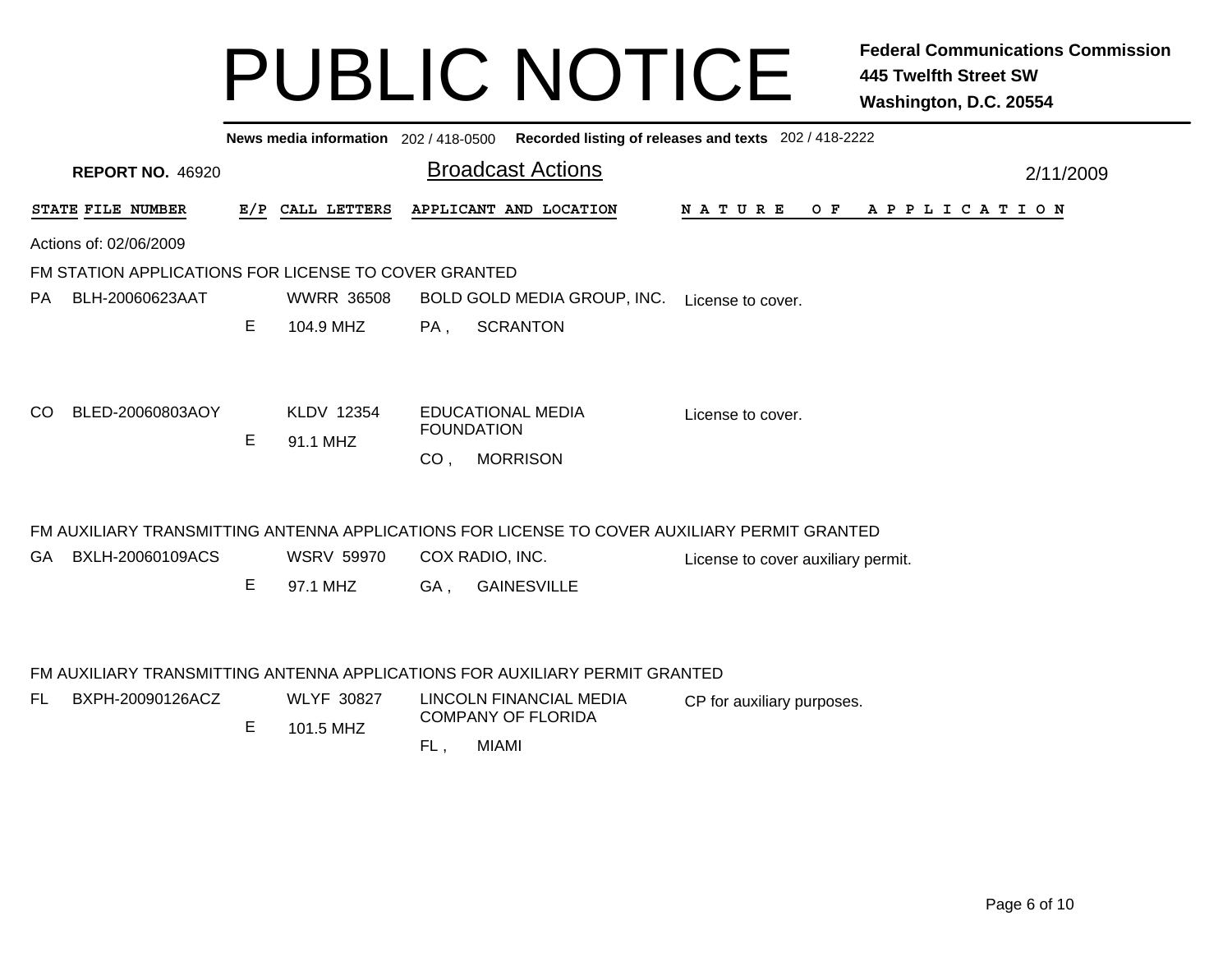|    |                                                         |     |                          |             | News media information 202 / 418-0500 Recorded listing of releases and texts 202 / 418-2222                  |                                        |           |     |  |  |  |                       |  |  |  |  |
|----|---------------------------------------------------------|-----|--------------------------|-------------|--------------------------------------------------------------------------------------------------------------|----------------------------------------|-----------|-----|--|--|--|-----------------------|--|--|--|--|
|    | <b>REPORT NO. 46920</b>                                 |     |                          |             | <b>Broadcast Actions</b>                                                                                     |                                        | 2/11/2009 |     |  |  |  |                       |  |  |  |  |
|    | STATE FILE NUMBER                                       | E/P | CALL LETTERS             |             | APPLICANT AND LOCATION                                                                                       | N A T U R E                            |           | O F |  |  |  | A P P L I C A T I O N |  |  |  |  |
|    | Actions of: 02/06/2009                                  |     |                          |             |                                                                                                              |                                        |           |     |  |  |  |                       |  |  |  |  |
|    | FM TRANSLATOR APPLICATIONS FOR LICENSE TO COVER GRANTED |     |                          |             |                                                                                                              |                                        |           |     |  |  |  |                       |  |  |  |  |
| CA | BLFT-20090202AAE                                        |     | K218CP 90737             | FALLS, INC. | CALVARY CHAPEL OF TWIN                                                                                       | License to cover.                      |           |     |  |  |  |                       |  |  |  |  |
|    |                                                         | E   | 91.5 MHZ                 | CA,         | <b>SANTA BARBARA</b>                                                                                         | Engineering Amendment filed 02/02/2009 |           |     |  |  |  |                       |  |  |  |  |
| CA | BMPFT-20090202AGH                                       |     | K216FQ 71984             |             | FM TRANSLATOR APPLICATIONS FOR MINOR MODIFICATION TO A CONSTRUCTION PERMIT GRANTED<br>CALVARY CHAPEL OF TWIN | Mod of CP                              |           |     |  |  |  |                       |  |  |  |  |
|    |                                                         | E   | 91.1 MHZ                 | FALLS, INC. |                                                                                                              |                                        |           |     |  |  |  |                       |  |  |  |  |
|    |                                                         |     |                          | CA.         | <b>SANTA MARIA</b>                                                                                           |                                        |           |     |  |  |  |                       |  |  |  |  |
| СA | BMPFT-20090205ABE                                       | Е   | K256AG 85884<br>99.1 MHZ |             | EDUCATIONAL MEDIA<br><b>FOUNDATION</b>                                                                       | Mod of CP                              |           |     |  |  |  |                       |  |  |  |  |
|    |                                                         |     |                          | CA.         | <b>CLARKSVILLE</b>                                                                                           |                                        |           |     |  |  |  |                       |  |  |  |  |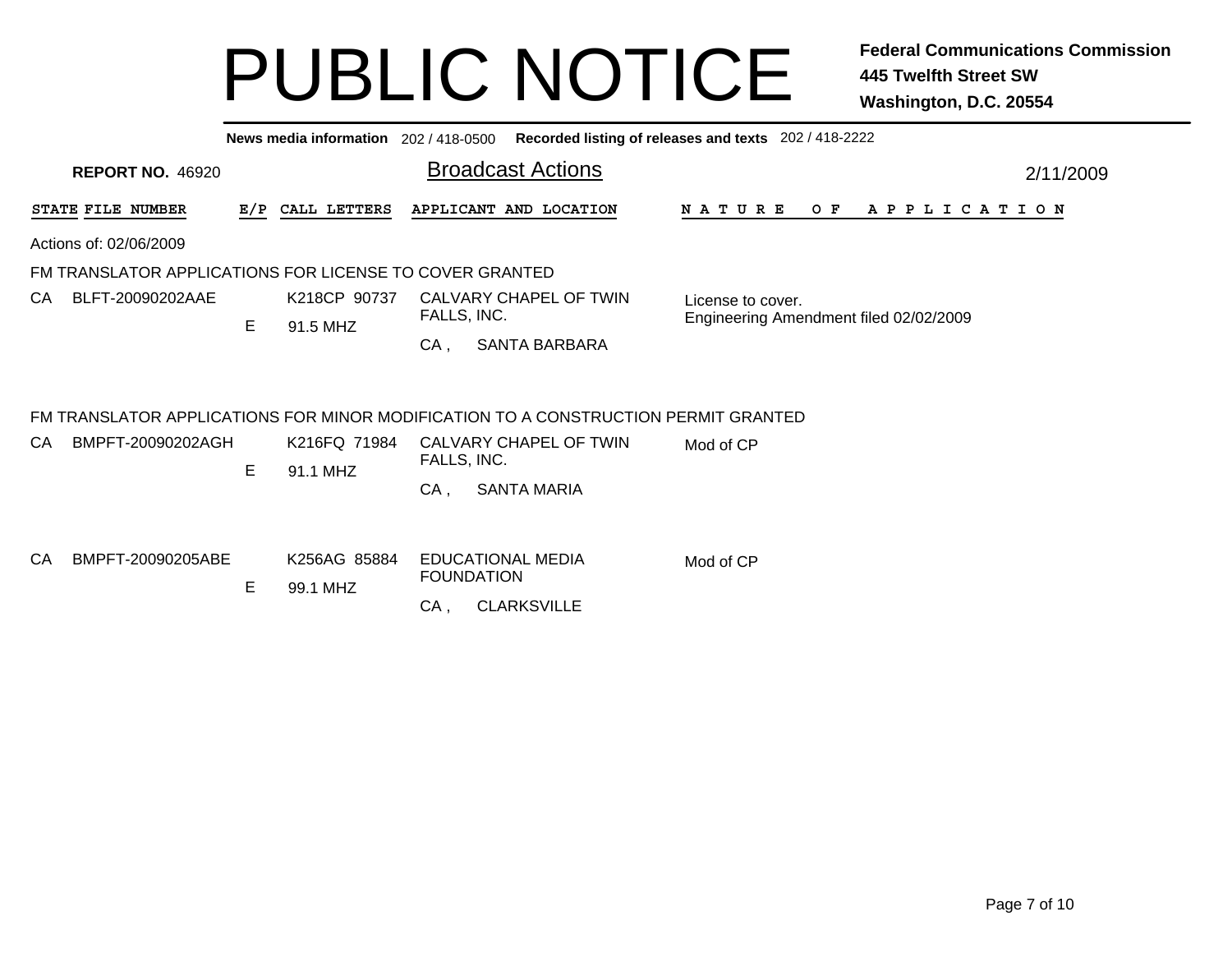| Recorded listing of releases and texts 202 / 418-2222<br>News media information 202 / 418-0500 |     |               |     |                          |                                                                                                                                                            |  |  |  |  |  |  |  |
|------------------------------------------------------------------------------------------------|-----|---------------|-----|--------------------------|------------------------------------------------------------------------------------------------------------------------------------------------------------|--|--|--|--|--|--|--|
| <b>REPORT NO. 46920</b>                                                                        |     |               |     | <b>Broadcast Actions</b> | 2/11/2009                                                                                                                                                  |  |  |  |  |  |  |  |
| STATE FILE NUMBER                                                                              | E/P | CALL LETTERS  |     | APPLICANT AND LOCATION   | O F<br>N A T U R E<br>A P P L I C A T I O N                                                                                                                |  |  |  |  |  |  |  |
| Actions of: 02/06/2009                                                                         |     |               |     |                          |                                                                                                                                                            |  |  |  |  |  |  |  |
| FM TRANSLATOR APPLICATIONS FOR ORIGINAL CONSTRUCTION PERMIT GRANTED                            |     |               |     |                          |                                                                                                                                                            |  |  |  |  |  |  |  |
| BNPFT-20080620AJB<br>UТ                                                                        |     | K242BV 158438 |     | MB MEDIA GROUP, INC.     | CP New Station.                                                                                                                                            |  |  |  |  |  |  |  |
|                                                                                                | Е   | 96.3 MHZ      | UT. | ST. GEORGE               | Engineering Amendment filed 07/16/2008                                                                                                                     |  |  |  |  |  |  |  |
|                                                                                                |     |               |     |                          | App dismissed 8/30/08.                                                                                                                                     |  |  |  |  |  |  |  |
|                                                                                                |     |               |     |                          | Pet 4 Recon filed 9/3/08 by MB Media Group, Inc with curative<br>amendment that eliminates prohibitive overlap - engineering amendment<br>filed 09/03/2008 |  |  |  |  |  |  |  |
|                                                                                                |     |               |     |                          | Petition for Reconsideration granted 9/8/2008- no letter sent.                                                                                             |  |  |  |  |  |  |  |
|                                                                                                |     |               |     |                          | Petitions to deny this application must be on file no later<br>than 15 days from the date of the notice accepting this<br>application for filing.          |  |  |  |  |  |  |  |
|                                                                                                |     |               |     |                          | Petition for Reconsideration Filed 09/03/2008 by MB Media Group, Inc.<br>Engineering Amendment filed 02/05/2009                                            |  |  |  |  |  |  |  |

#### FM TRANSLATOR APPLICATIONS FOR MINOR CHANGE TO A LICENSED FACILITY GRANTED

CO

| O BPFT-20090121ABW | K219LF 158527 MITCHELL A. BERANEK |     |                      | Minor change in licensed facilities, callsign K219LF.                                                   |
|--------------------|-----------------------------------|-----|----------------------|---------------------------------------------------------------------------------------------------------|
|                    | 91.7 MHZ                          | CO. | <b>IDAHO SPRINGS</b> | Engineering Amendment filed 01/26/2009<br>Petition for Reconsideration granted 2/6/2009-no letter sent. |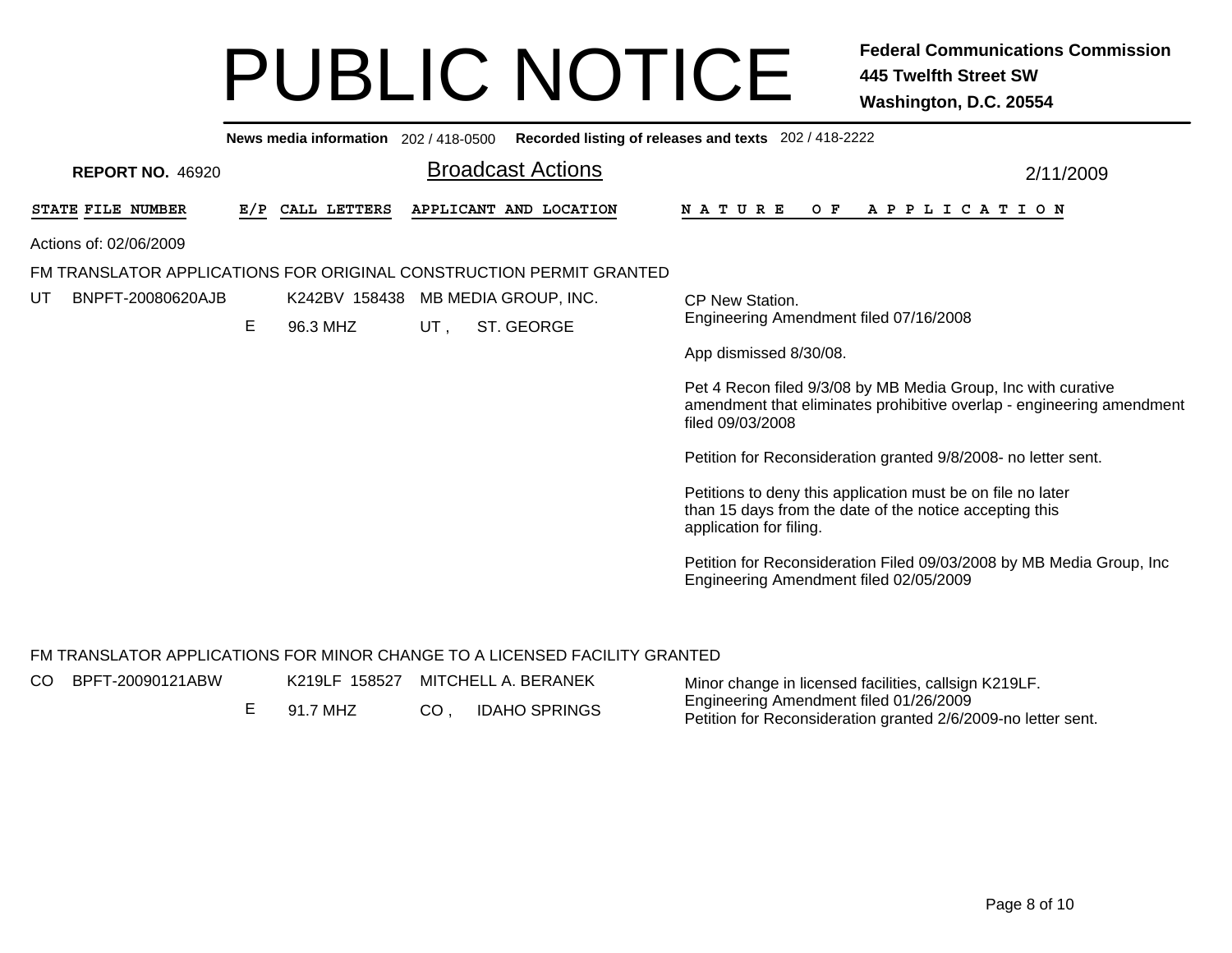|           | Recorded listing of releases and texts 202 / 418-2222<br>News media information 202 / 418-0500 |     |                         |        |                                                                            |                                                                                                 |           |  |  |  |  |  |  |
|-----------|------------------------------------------------------------------------------------------------|-----|-------------------------|--------|----------------------------------------------------------------------------|-------------------------------------------------------------------------------------------------|-----------|--|--|--|--|--|--|
|           | <b>REPORT NO. 46920</b>                                                                        |     |                         |        | <b>Broadcast Actions</b>                                                   |                                                                                                 | 2/11/2009 |  |  |  |  |  |  |
|           | STATE FILE NUMBER                                                                              | E/P | CALL LETTERS            |        | APPLICANT AND LOCATION                                                     | <b>NATURE</b><br>O F<br>A P P L I C A T I O N                                                   |           |  |  |  |  |  |  |
|           | Actions of: 02/06/2009                                                                         |     |                         |        |                                                                            |                                                                                                 |           |  |  |  |  |  |  |
|           |                                                                                                |     |                         |        | FM TRANSLATOR APPLICATIONS FOR MINOR CHANGE TO A LICENSED FACILITY GRANTED |                                                                                                 |           |  |  |  |  |  |  |
| VT        | BPFT-20090202ACK                                                                               | E   | <b>W292DS</b><br>154104 | VT,    | CUPID BROADCASTING, LLC<br><b>NORTHFIELD</b>                               | Minor change in licensed facilities, callsign W289AW.                                           |           |  |  |  |  |  |  |
|           |                                                                                                |     | 106.3 MHZ               |        |                                                                            |                                                                                                 |           |  |  |  |  |  |  |
|           |                                                                                                |     |                         |        |                                                                            |                                                                                                 |           |  |  |  |  |  |  |
| MS        | BPFT-20090203AAL                                                                               |     | W258BP 77029            |        | RADIO ASSIST MINISTRY, INC.                                                | Minor change in licensed facilities, callsign W201BK.                                           |           |  |  |  |  |  |  |
|           |                                                                                                | E   | 99.5 MHZ                | $MS$ , | <b>BILOXI</b>                                                              |                                                                                                 |           |  |  |  |  |  |  |
|           |                                                                                                |     |                         |        |                                                                            |                                                                                                 |           |  |  |  |  |  |  |
| GA        | BPFT-20090204AAA                                                                               | E   | W201DJ<br>152243        | INC.   | EDGEWATER BROADCASTING,                                                    | Minor change in licensed facilities, callsign W206BT.<br>Engineering Amendment filed 02/05/2009 |           |  |  |  |  |  |  |
|           |                                                                                                |     | 88.1 MHZ                | GA,    | <b>DOUGLAS</b>                                                             |                                                                                                 |           |  |  |  |  |  |  |
|           |                                                                                                |     |                         |        |                                                                            |                                                                                                 |           |  |  |  |  |  |  |
| VA        | BPFT-20090204AAB                                                                               |     | <b>W237CA</b>           |        | LIBERTY UNIVERSITY, INC.                                                   | Minor change in licensed facilities, callsign W237CA.                                           |           |  |  |  |  |  |  |
|           |                                                                                                | E   | 139551<br>95.3 MHZ      | VA,    | <b>CULPEPER</b>                                                            |                                                                                                 |           |  |  |  |  |  |  |
|           |                                                                                                |     |                         |        |                                                                            |                                                                                                 |           |  |  |  |  |  |  |
|           |                                                                                                |     |                         |        |                                                                            |                                                                                                 |           |  |  |  |  |  |  |
| <b>MO</b> | BPFT-20090204ABV                                                                               | E   | <b>K229AU</b><br>145422 |        | <b>HORIZON CHRISTIAN</b><br><b>FELLOWSHIP</b>                              | Minor change in licensed facilities, callsign K229AU.                                           |           |  |  |  |  |  |  |
|           |                                                                                                |     | 93.7 MHZ                | $MO$ , | <b>LEES SUMMIT</b>                                                         |                                                                                                 |           |  |  |  |  |  |  |